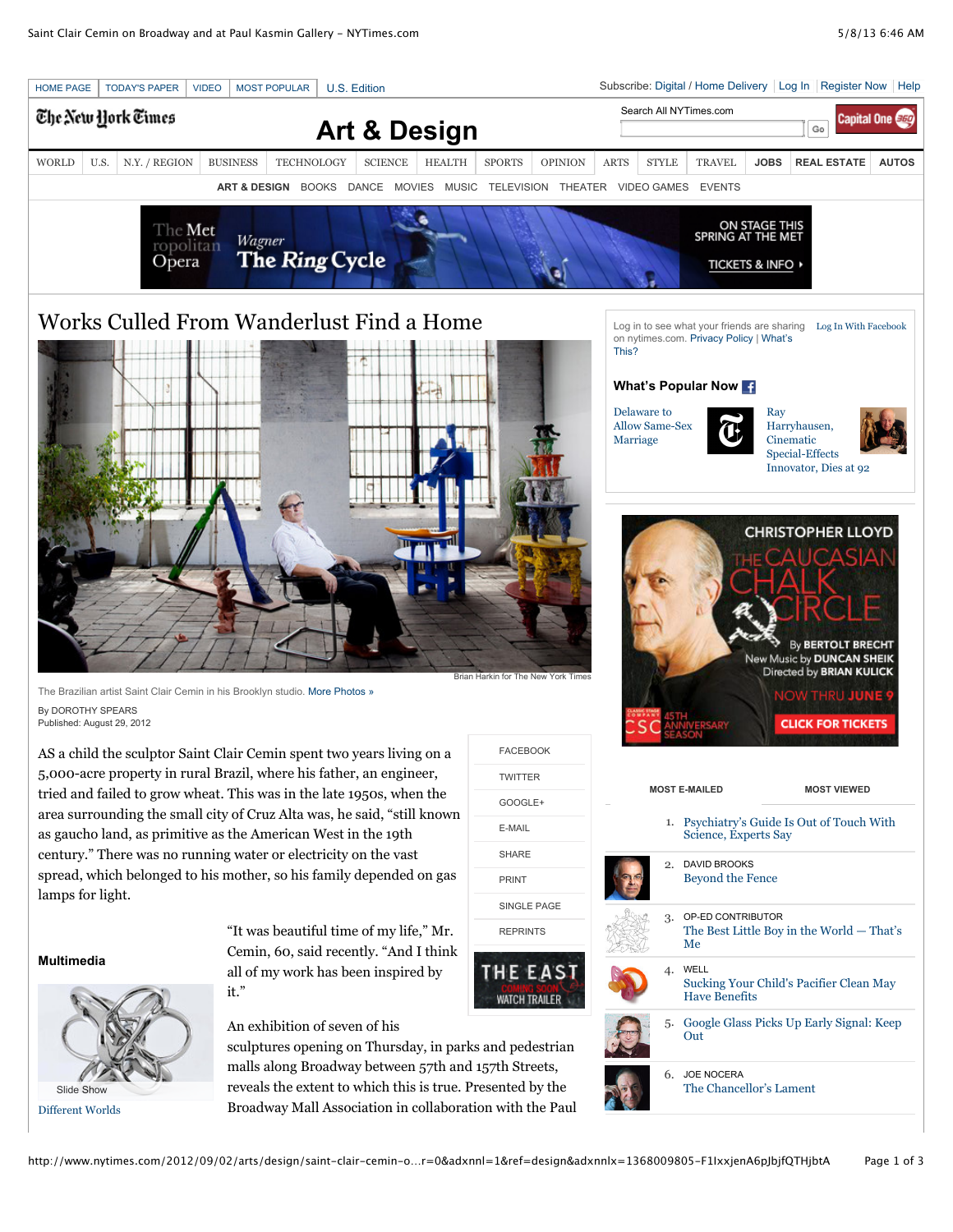

news.

[Arts Twitter List: Critics, Reporters](https://twitter.com/nytimesarts/nyt-culture/members) and Editors

## Arts & **Entertainment Guide**

[A sortable calendar](http://www.nytimes.com/events/index.html) of noteworthy cultural events in the New York region, selected by Times critics. [Go to Event Listings »](http://www.nytimes.com/events/index.html)

Kasmin Gallery in Chelsea — which is mounting a concurrent show of Mr. Cemin's work — "Saint Clair Cemin on Broadway" includes works like "In the Center" (2002), a seven-foot-tall semiabstract figure sporting a gaucho hat and holding a divining rod, to be placed on the Broadway median at 79th Street. On a recent visit to the site Mr. Cemin explained how the sculpture's title is related to his mother's property, where the family survived on well water. "Art is perception," he said, "and in the center of perception is this strange faceless giant that looks for things — looks for water  $-$  and finds it."

Not that the work can't adapt to different environments. The water diviner will soon be positioned directly over the subway. "Well, it flows," Mr. Cemin said with equanimity.

His work is arguably more focused on the juxtapositions of different worlds than on any single one. An itinerant artist who speaks five languages fluently, including Russian, he employs a dazzling variety of materials, subjects and sculpture traditions from around the world, often combining them to surprising and sometimes humorous effect. Another work in the Broadway exhibition, a hammered copper sculpture called "Aphrodite" (2006), refers to the Greek goddess of love and also calls to mind Zulu wood carvings. In the show at Paul Kasmin a new bronze piece called "And Then (I Close My Eyes)" features what may be "a distracted meditating person" from our own culture, Mr. Cemin said, or "an imperfect Buddha." (The works on Broadway will remain on view through November and the Kasmin show, "Saint Clair Cemin: Six," runs through Oct. 13 at 515 West 27th Street.)

"Saint Clair's work relates to the theories of the French anthropologist Claude Lévi-Strauss," said the painter Peter Halley, who has known Mr. Cemin since the early 1980s. "Around the world he finds hints of language that people from other cultures can relate to."

Born in 1951, Mr. Cemin moved with his family from Cruz Alta to São Paulo as a teenager, with the goal of becoming an engineer like his father. Instead he fell in with a group of Surrealists and eventually attended the École Nationale Supérieure des Beaux-Arts in Paris, which may explain why, unlike so many contemporary sculptors, he embraces traditional techniques and handmade virtuosity. Feeling restless in Paris, he moved to New York in 1978, supporting himself as a printmaker until a Joseph Beuys retrospective at the Guggenheim a year later introduced him to a new range of artistic possibilities.

"That was really a turning point," he said.

In an East Village apartment that doubled as a studio he dabbled with a more conceptual approach to art, "making drawings and doodles, simple things," he said, until the summer of 1983. Inspired by a 1974 performance in which Beuys shut himself in a gallery with a live coyote, Mr. Cemin closed himself off in a room for a week.

> **[NEXT PAGE »](http://www.nytimes.com/2012/09/02/arts/design/saint-clair-cemin-on-broadway-and-at-paul-kasmin-gallery.html?pagewanted=2&_r=0&ref=design&adxnnlx=1368009805-F1IxxjenA6pJbjfQTHjbtA) 1**  $\frac{2}{2}$  $\frac{2}{2}$  $\frac{2}{2}$

A version of this article appeared in print on September 2, 2012, on page AR18 of the New York edition with the headline: Works Culled From Wanderlust Find a Home.

FACEBOOK TWITTER GOOGLE+ E-MAIL SHARE

**[Try unlimited access to NYTimes.com for just 99¢. SEE OPTIONS »](http://www.nytimes.com/adx/bin/adx_click.html?type=goto&opzn&page=www.nytimes.com/yr/mo/day/arts/design&pos=Bottom1&sn2=f2727771/3300655d&sn1=7c3c7d4/3eeb42e0&camp=nyt2013_footer_digi_hp_ros_3JL63_ANON&ad=footer_digi_hp_ros_3JL63_ANON&goto=http%3A%2F%2Fwww%2Enytimes%2Ecom%2Fsubscriptions%2FMultiproduct%2Flp5558%2Ehtml%3Fadxc%3D212428%26adxa%3D332971%26page%3Dwww.nytimes.com/yr/mo/day/arts/design/saint-clair-cemin-on-broadway-and-at-paul-kasmin-gallery.html%26pos%3DBottom1%26campaignId%3D3JL63)** Œ



[Go to Complete List »](http://www.nytimes.com/gst/mostpopular.html) Show My Recommendations



# **[Retro Report: Voyage of the](http://www.nytimes.com/adx/bin/adx_click.html?type=goto&opzn&page=www.nytimes.com/yr/mo/day/arts/design&pos=Box1&sn2=b1cd94f8/32ba02ce&sn1=e7ae385/86848ce9&camp=nyt2013_300X250_module_Mobro_hp_ros_db_th&ad=VI-D-I-NYT-MOD-MOD-M304b-ROS-0513&goto=http://www.nytimes.com/video/2013/05/06/booming/100000002206073/voyage-of-the-mobro-4000.html%3FWT.mc_id=VI-D-I-NYT-MOD-MOD-M304b-ROS-0513-HDR%26WT.mc_ev=click%26WT.mc_c=216085) Mobro 4000**

[ALSO IN VIDEO »](http://www.nytimes.com/adx/bin/adx_click.html?type=goto&opzn&page=www.nytimes.com/yr/mo/day/arts/design&pos=Box1&sn2=b1cd94f8/32ba02ce&sn1=e7ae385/86848ce9&camp=nyt2013_300X250_module_Mobro_hp_ros_db_th&ad=VI-D-I-NYT-MOD-MOD-M304b-ROS-0513&goto=http://www.nytimes.com/video/index.html%3FWT.mc_id=VI-D-I-NYT-MOD-MOD-M304b-ROS-0513-URL%26WT.mc_ev=click%26WT.mc_c=216085) [Anatomy of a Scene: "Before Midnight"](http://www.nytimes.com/adx/bin/adx_click.html?type=goto&opzn&page=www.nytimes.com/yr/mo/day/arts/design&pos=Box1&sn2=b1cd94f8/32ba02ce&sn1=e7ae385/86848ce9&camp=nyt2013_300X250_module_Mobro_hp_ros_db_th&ad=VI-D-I-NYT-MOD-MOD-M304b-ROS-0513&goto=http://www.nytimes.com/video/2013/05/03/movies/100000002206237/anatomy-of-a-scene-before-midnight.html%3FWT.mc_id=VI-D-I-NYT-MOD-MOD-M304b-ROS-0513-L1%26WT.mc_ev=click%26WT.mc_c=216085) [How about a little luxury?](http://www.nytimes.com/adx/bin/adx_click.html?type=goto&opzn&page=www.nytimes.com/yr/mo/day/arts/design&pos=Box1&sn2=b1cd94f8/32ba02ce&sn1=e7ae385/86848ce9&camp=nyt2013_300X250_module_Mobro_hp_ros_db_th&ad=VI-D-I-NYT-MOD-MOD-M304b-ROS-0513&goto=http://www.nytimes.com/video/2013/03/28/automobiles/100000002141590/how-about-a-little-luxury.html%3FWT.mc_id=VI-D-I-NYT-MOD-MOD-M304b-ROS-0513-L2%26WT.mc_ev=click%26WT.mc_c=216085)

#### nytimes.com

**VIDEO** 



## Ads by Google [what's this?](http://www.nytimes.com/ref/membercenter/faq/linkingqa16.html)

**[Buy Home In Lew Beach, NY](http://www.googleadservices.com/pagead/aclk?sa=L&ai=CsPlL9yyKUb_3FMfT0AHb_YGgBrTYgb8D5NO8q1TAjbcBEAEgnPP4AVDchtrd-f____8BYMnGqYvApNgPoAGMo8zWA8gBAagDAaoEtgFP0HX9-1h8lvHQZuIKVkPvlNaQk41rr-Rv8alQduJHwbBpf0pokSRDYtaOGzuXIUzj2aMdtVcsGSEViEABGRYbBVbXcIOo6nrRwdaJiuOwy9f47peMQTRmgZ6LqYSJxv73DxE8xflTRVN0ufPEFDRhXHvsx9L-ePwuaZptJ6KZJ_AoRz_rwTHw0SpNbiQc5bs8b-21zPp1ux6eTzTnTt0wJEY_SyNOvVSL04vOGS1etkCy7vdTFogGAYAH3NyzKQ&num=1&cid=5GhP91x-Tvmy0HuQZ-ZX4QgB&sig=AOD64_0Y2sU3r3w8H7D35L_arQTHmsS0Gw&client=ca-nytimes_article_var&adurl=http://www.judyvanputrealty.com/Web/AR431918/Home/index/1)** Homes For Sale In Beautiful Lew Beach, NY. Call For Tour Now! [www.judyvanputrealty.com/Buy-Home](http://www.googleadservices.com/pagead/aclk?sa=L&ai=CsPlL9yyKUb_3FMfT0AHb_YGgBrTYgb8D5NO8q1TAjbcBEAEgnPP4AVDchtrd-f____8BYMnGqYvApNgPoAGMo8zWA8gBAagDAaoEtgFP0HX9-1h8lvHQZuIKVkPvlNaQk41rr-Rv8alQduJHwbBpf0pokSRDYtaOGzuXIUzj2aMdtVcsGSEViEABGRYbBVbXcIOo6nrRwdaJiuOwy9f47peMQTRmgZ6LqYSJxv73DxE8xflTRVN0ufPEFDRhXHvsx9L-ePwuaZptJ6KZJ_AoRz_rwTHw0SpNbiQc5bs8b-21zPp1ux6eTzTnTt0wJEY_SyNOvVSL04vOGS1etkCy7vdTFogGAYAH3NyzKQ&num=1&cid=5GhP91x-Tvmy0HuQZ-ZX4QgB&sig=AOD64_0Y2sU3r3w8H7D35L_arQTHmsS0Gw&client=ca-nytimes_article_var&adurl=http://www.judyvanputrealty.com/Web/AR431918/Home/index/1)